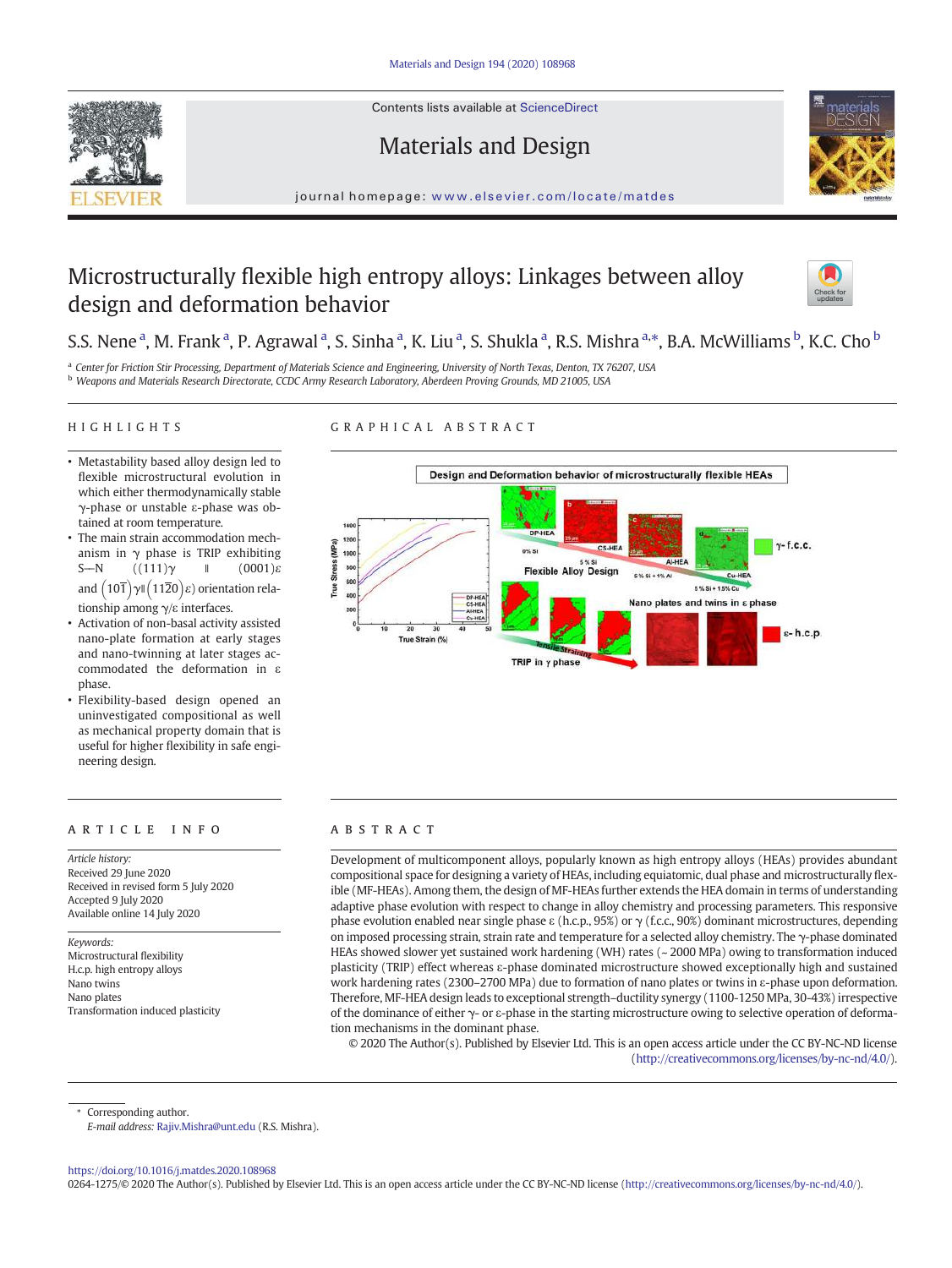# 1. Introduction

Conventional metals and alloys exhibit certain responses to the processing and heat treatments imposed on them in terms of microstructural evolution and subsequent deformation behavior. For example, certain steels or Al alloys show thermodynamic phase stability and slip-dominant plasticity as expected in FCC alloys [1,2]. Advances in alloy design strategies for incorporating different strengthening mechanisms such as precipitation, dispersion, transformation or twinning, along with slip has given rise to various advanced high-strength materials like precipitation hardened steels, transformation/twinning induced plasticity steels and deformed and portioned steels [1–3]. Recent work on the cold-worked and partitioned transformation induced plasticity (TRIP) steels showed exceptionally high yield strength (YS) with reasonably good ductility owing to the controlled TRIP effect during deformation [3].

A new alloy design approach that goes against the conventional development strategy of having a principal alloying element gave rise to the new class of materials termed "high-entropy alloys (HEAs)" or "complex concentrated alloys (CCAs)." The initial motivation behind this approach was to form a concentrated multi-element solid solution instead of forming intermetallic second phases in the material to attain massive solid solution strengthening [4–6]. Similar observations were made for the standard equiatomic CoCrFeMnNi HEA showing very high strength and ductility and cryogenic damage tolerance with single phase  $\gamma$  (f.c.c.) matrix [5–7]. Recently, researchers pointed out the importance of multiphase microstructures in HEAs that showed unconventional mechanical and fracture-resistant behavior at room temperature [8–11]. The best examples from this category are the  $\text{Al}_{\text{x}}\text{CoCrFeNi}$  HEAs [8,9] and the recently-designed dual phase (DP) HEA (Fe<sub>50</sub>Mn<sub>30</sub>Co<sub>10</sub>Cr<sub>10</sub>) [10], which showed extensive twinning-induced plasticity (TWIP) and TRIP, respectively [8,10,11]. Moreover, the former showed extremely high corrosion resistance and fatigue strength [8,9], whereas the latter displayed exceptional ductility at room temperature [10,11].

Our recent work along similar lines of having multiphase multicomponent alloys by tuning the stability of the γ-phase resulted in not only exceptional mechanical properties but also responsive phase stability with respect to alloy chemistry, processing parameters and heat treatment times [12–15]. We termed this adaptive phase evolution as "microstructural flexibility." The present paper discusses the approach we used to realize "microstructurally flexible" HEAs along with a brief introduction to the concept of microstructural flexibility. Further, the effect of flexible microstructural engineering on deformation response for all these HEAs is discussed in detail and an overview comparison of the mechanical properties of these HEAs with steels and other HEAs is presented in brief.

# 2. Experimental

#### *2.1. Materials and processing*

All the HEAs were produced by vacuum arc-casting in a cold‑copper crucible. The vacuum level achieved was approximately 300 μm (corresponds to mean free path for active gases), and the chamber was backfilled with argon to 1 atm prior to each melt, using pure metals and ingot dimensions of 300  $\times$  100  $\times$  6 mm<sup>3</sup>. The nominal compositions for all HEAs used in the present work are given in Table 1.

### *2.2. Friction stir processing (FSP)*

As-cast 6 mm thick sheets were then friction stir processed using a W-Re tool with the parameters shown in Table 2. Single pass processing was carried out at tool rotational rate of 350 rotations per minute (RPM). A Cu backing plate was used for effective heat dissipation, and Ar was blown near the specimen tool interface to avoid oxygen pickup during processing. The processing tool had a shoulder diameter of

#### Table 1

Nomenclature of TRIP HEAs used in this work along with their nominal compositions.

| <b>HFA</b> | Composition (all in at.%)                      |
|------------|------------------------------------------------|
| CS-HEA     | $Fe_{40}Mn_{20}Co_{20}Cr_{15}Si_{5}$           |
| AI-HEA     | $Fe_{39}Mn_{20}Co_{20}Cr_{15}Si_{5}Al_{1}$     |
| $C11-HFA$  | $Fe_{38.5}Mn_{20}Co_{20}Cr_{15}Si_{5}Cu_{1.5}$ |

12 mm with a tapered pin. The root diameter, pin diameter, and length of the tool were 7.5 mm, 6 mm, and 3.5 mm, respectively.

# *2.3. Microstructural characterization*

Microstructures of the all the HEAs were analyzed by various methods. Electron backscatter diffraction (EBSD) measurements were carried out by an Field emssion based NOVA Nano (FE-SEM) with a Hikari camera, and the data were analyzed using TSL OIM 8 software. As the grain size attained during FSP was significantly fine, EBSD scans were done at two magnifications; i.e., 2000 X and 6000 X. To capture sufficient grains during higher magnification scans (6000 X), grain size and phase fractions were estimated at three different locations, and the average values have been reported. Step size and scan area for all conditions were 0.08 μm and  $25 \times 20$  μm<sup>2</sup>, respectively. Transmission electron microscopy (TEM) based orientation imaging microscopy (OIM) known as precession electron diffraction (PED) [16], was carried out to image the features on FEI Tecnai G2 F20 S-Twin 200 keV. For PED, the TEM foils were milled out using FEI Nova 200 NanoLab dual beam focused ion beam (FIB) FE-SEM. PED data was acquired using TOPSPIN 3.0 software and analyzed using ACOM software, both from NanoMEGAS.

#### *2.4. Tensile testing and interrupted tensile tests*

Rectangular 1 mm-thick, dog-bone-shaped mini-tensile specimens were machined using a computer numerical control (CNC) machine from 1 mm below the surface within the nugget region of all HEAs. Gage length and width of the tensile specimens pre deformation were 5 and 1.25 mm, respectively. For each condition, tensile tests were performed at room temperature and an initial strain rate of  $10^{-3}$  s<sup>-1</sup>. Three samples were tested to confirm reproducibility of the results.

For interrupted tensile tests, the specimen was deformed at 10−<sup>3</sup> s −1 and the test was stopped after 5 and 7.5% strain, respectively. In order to capture same grains in EBSD scans post deformation, specimens were indented at three different locations on the gage of the mini-tensile specimen and the results shown in the current work are from the central region of gage section of the specimen. EBSD was carried out as explained in Section 2.4 without polishing the specimen after interruption.

# 3. Results and discussion

#### *3.1. Microstructural* fl*exibility*

The concept of microstructural flexibility was achieved from tunable phase stability in a Fe-Mn-Co-Cr-Si HEA system, by changing the alloy chemistry and processing parameters (strain, strain rate and

Table 2 Processing parameters selected for FSP.

| Processing parameters   | \$350 |
|-------------------------|-------|
| Rotational rate (RPM)   | 350   |
| Traverse speed (mm/min) | 50.8  |
| Plunge depth (mm)       | 3.65  |
| Tilt angle $(°)$        | 20    |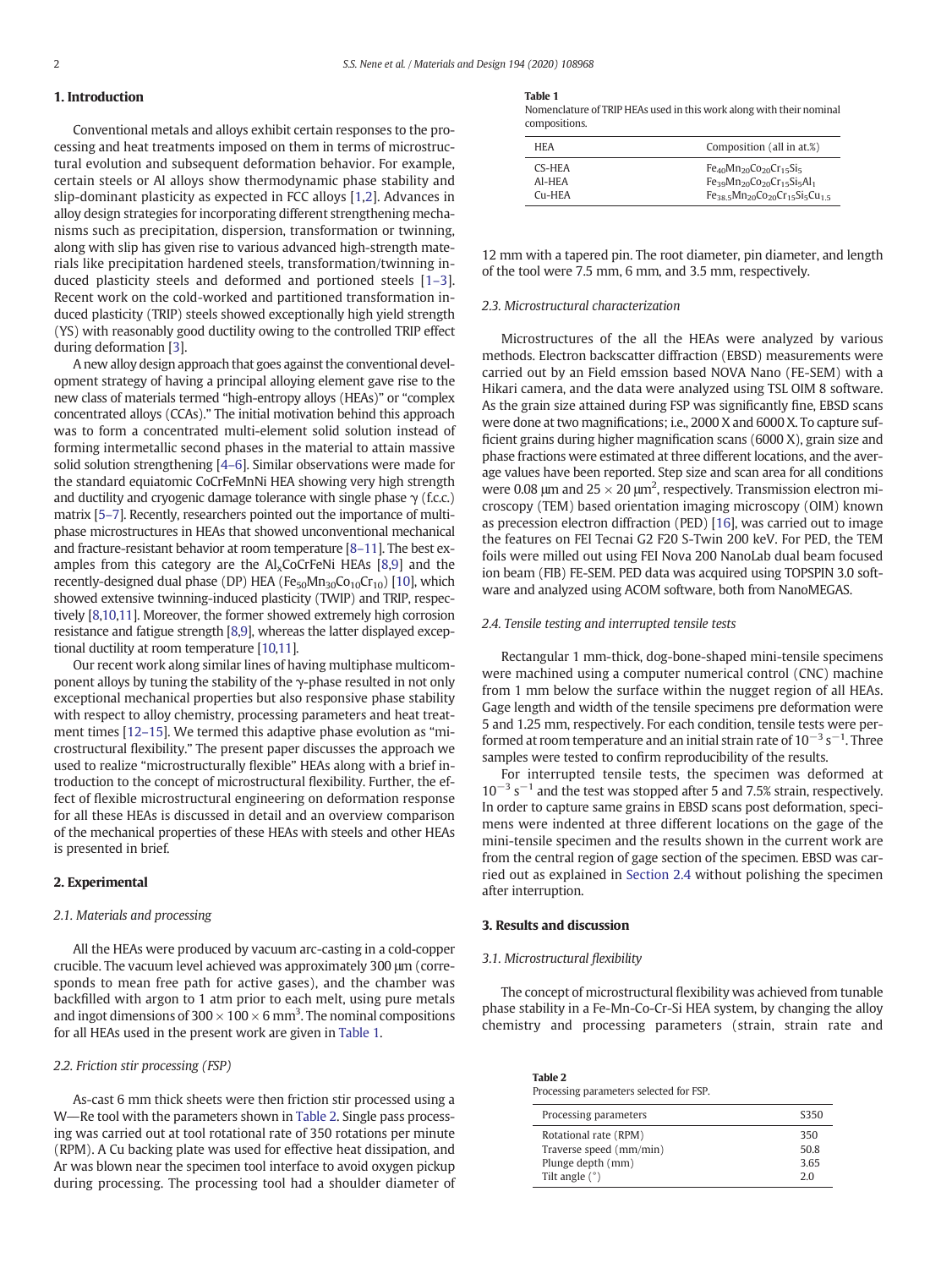temperature) in synergy. Ni- or Co-dominant Si containing stainless steels were reported to have such a responsive phase evolution, which earlier work referred to as dynamic phase stabilization under extreme strain and temperature processing [17–19] Similarly, the ability to obtain different combination of either a thermodynamically stable  $\gamma$  (f.c. c) or unstable ε (h.c.p.) phase in the microstructure at room temperature under the combined effect of strain, strain rate, temperature and alloy chemistry is being termed as "microstructural flexibility". Earlier work on TRIP assisted steels confirmed that, formation of near single phase ε is difficult due to either higher stability of  $\gamma$  (austenite) or larger driving force for  $\alpha'$  martensite formation [17–20]. However, in case of TRIP HEAs increased metastability of  $\gamma$  matrix lowers the barrier for  $\varepsilon$ formation in terms of required strain-temperature combination to trigger this transformation during processing at higher temperatures.

Fig. 1 (a-c) schematically presents the thermodynamic basis for the microstructural flexibility. It is known that metastable phase has an activation barrier to transform to stable phase at a given temperature and composition [20,21]. As we are considering the  $\gamma \rightarrow \epsilon$  transformation, ε-phase is taken as stable phase and γ-phase is treated as metastable phase having driving force of  $\Delta G^{\gamma\rightarrow\epsilon}$  J/mol for the  $\gamma \rightarrow \epsilon$  transformation in Fe-Mn-Co-Cr system (Fig. 1 (a)). This  $\Delta G^{\gamma\rightarrow \epsilon}$  can be increased to ΔG γ→ε∗ by addition of ε stabilizers to an amount ΔG γ→ε (*chem*) (Fig. 1 (b)), thereby increasing the  $\gamma$  metastability. If the same alloy with ΔG γ→ε∗ is strained at higher temperature, the stability of either phases at high temperature decides the resultant phase in the microstructure at room temperature (imposed strain increases the  $\Delta G^{\gamma\rightarrow\epsilon}$  further by the amount of ΔG <sup>γ</sup>→<sup>ε</sup> (*strain*) whereas temperature tries to reduce it by ΔG γ→ε (*temp*) ) as shown in Fig. 1 (c). Consider a case when strain dominates over temperature wherein ΔG<sup>γ→ε (strain)</sup> > ΔG<sup>γ→ε (Temp)</sup> hold good and hence effectively increase the overall driving force to  $\Delta G^{\gamma \to \epsilon *} = (\Delta G^{\gamma \to \epsilon \ (strain)} - (\Delta G^{\gamma \to \epsilon \ (Temp)}) + \Delta G^{\gamma \to \epsilon}$  and hence can stabilize thermodynamically unstable ε-phase at room temperature. However, for the reverse case where temperature dominates over strain ( $\Delta G^{\gamma \to \epsilon}$  (*Temp*) >  $\Delta G^{\gamma \to \epsilon}$  (*strain*), overall driving force becomes small for ε formation and hence stabilizes thermodynamically stable γ-phase (Fig. 1 (d)). This argument suggests that if the Fe-Mn-Co-Cr system contains ε stabilizers, synergistic application of strain, strain rate an temperature can trigger either  $\gamma$  or  $\varepsilon$ -phase dominance in the microstructure which we called microstructural flexibility. This concept gave rise to the composition-processing-phase stability triangle (CPPT) as shown in Fig. 1 (e) which captures the responsive phase evolution in the material subjected to a particular processing schedule for a given alloy chemistry.

Fig. 2 ( $a_1-a_3$ ) and ( $b_1-b_3$ ) show the CPPT triangle for Fe<sub>50</sub>Mn<sub>30</sub>Co<sub>10</sub>Cr<sub>10</sub> (DP-HEA) and  $Fe_{40}Mn_{20}Co_{20}Cr_{15}Si_5$  (CS-HEA) after FSP at 350 RPM, respectively. It is clear from these figures that, under similar processing conditions, DP-HEA (Fig. 2  $(a<sub>3</sub>)$ ) showed stabilization of γ-phase dominated microstructure whereas CS-HEA showed dominance of ε-phase in the microstructure. As the processing condition was same, the temperature and strain imposed were similar and hence difference in phase stability is due to presence of ε-phase stabilizer Si and Co in CS-HEA (Fig. 2  $(b_3)$ ). Thus, this observation suggests that CS-HEA can stabilize the thermodynamically unstable ε-phase at RT and hence is more flexible than DP-HEA. Moreover, flexibility assisted design faciliated formation of ε-phase dominated microstructure which was difficult in conventional steels and HEAs. Thus, the alloy design strategy that led to flexible alloy chemistry is illustrated in subsequent section.

# *3.2. Metastability based alloy design: path to microstructural* fl*exibility*

As discussed in the previous section, metastability provides higher probability of matrix phase transformation to product phase due to overall decrease in activation barrier for transformation (or increase in the driving force). Thus, the activation barrier for ε-phase formation can be lowered by increasing the probability of intrinsic stacking faults (i-SFs) in the microstructure. This is because the mechanism of ε-phase formation has been proposed to be associated with the successive layering of these i-SFs on consecutive [111] planes [22–24]. In other words, the activation barrier for ε formation can be tuned by effective



Fig. 1. (a-d) Schematic illustration of the thermodynamic basis for the microstructural flexibility. (e) The composition-processing-phase stability (CPPT) triangle to capture the effect of alloy chemistry, strain, strain rate and temperature on phase stability.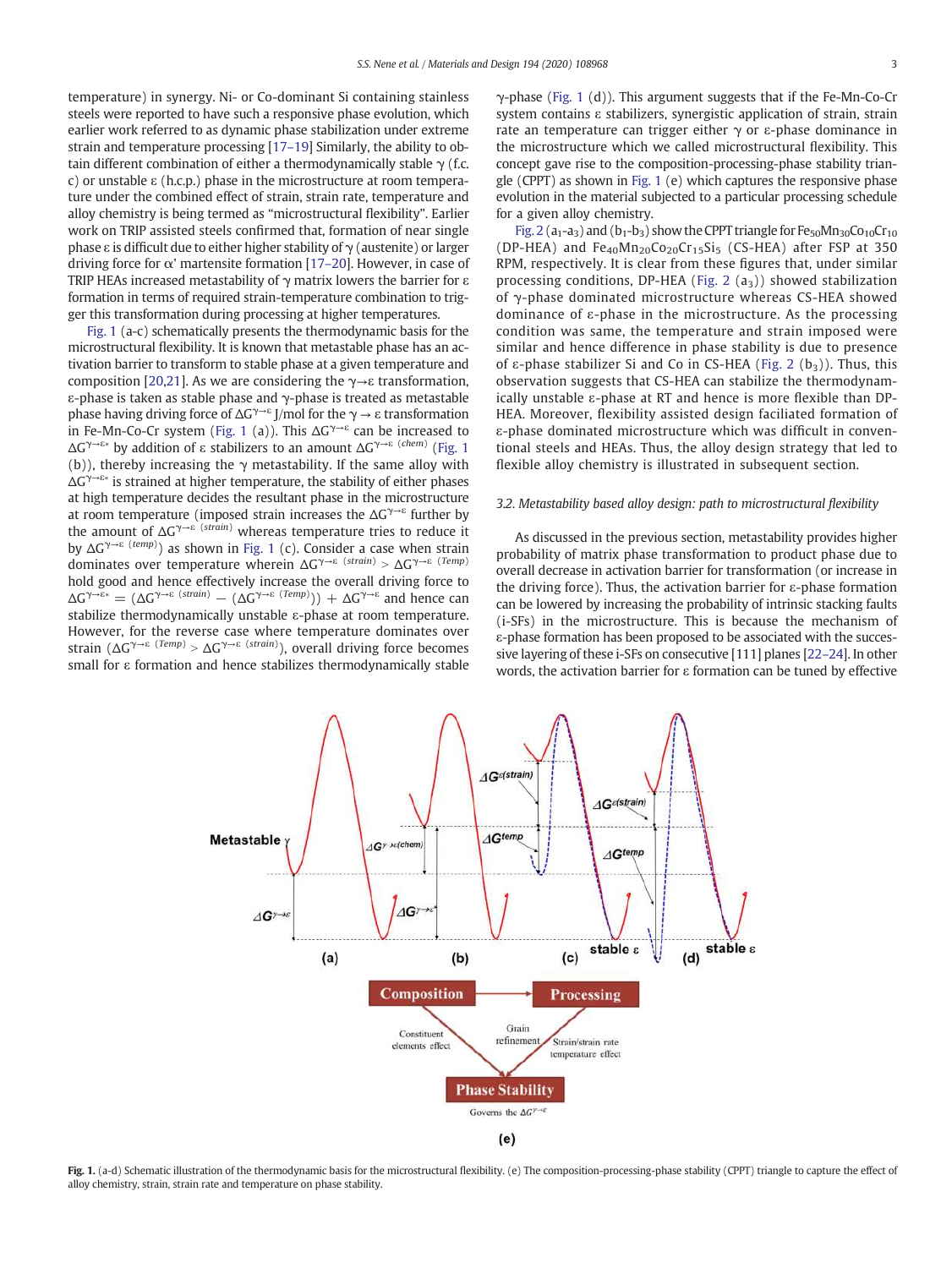

Fig. 2. Microstructural flexibility in TRIP HEAs. (a) The composition–processing-phase stability triangle illustrated with DP-HEA, (a<sub>1</sub>) EBSD phase map in as-cast condition, (a<sub>2</sub>) EBSD IPF map for S350 condition, and (a<sub>3</sub>) EBSD phase map for S350 condition. (b) The composition -processing-phase stability triangle illustrated with CS-HEA, (b<sub>1</sub>) EBSD phase map in as-cast condition, (b<sub>2</sub>) EBSD IPF map for S350 condition, and (b<sub>3</sub>) EBSD phase map for S350 condition. (EBSD: electron back scattered diffraction, HEA: high entropy alloy, TRIP: Transformation induced plasticity, IPF: inverse pole figure).

selection of alloy chemistry which can reduce stress required for dissociation of perfect dislocations into partials in the  $\gamma$  matrix to form stable intrinsic stacking faults (SFs). One of the ways to achieve this is the lowering of stacking fault energy ( $\gamma_{SFE}$ ) of the alloy which can stabilize the SFs by maximizing the SF ribbon width. According to TRIP litertaure [22–24],

$$
\gamma_{SFE} = n\rho \Delta G^{\gamma \to \epsilon} + n\sigma^{\gamma/\epsilon} \tag{1}
$$

where  $\gamma_{\rm SFE}$  is the stacking fault energy,  $\rho$  is the planar density of closed packed plane,  $\Delta G^{\gamma\rightarrow\epsilon}$  is the Gibb's free energy for  $\gamma \rightarrow \epsilon$  transformation and  $\sigma^{\gamma/\varepsilon}$  is the interfacial energy between  $\gamma$  and  $\varepsilon$  phases. As the interfacial energy barrier in ε formation is lower due to coherency, ΔG<sup>γ→ε</sup> decides the overall  $\gamma_{\rm SFE}$  and thus can be a tuning factor for engineering the metastability of γ-phase.

The  $\Delta G^{\gamma \rightarrow \epsilon}$  can be engineered by two ways: (a) variation in alloy chemistry in conventional alloy design, and/or (b) increasing the number of constituent elements while changing the chemistry as per high entropy approach. The high entropy approach is more effective since increasing the ∆*Sconf* γ→ε of the alloy system points towards increasing the probability of having more stable SFs which can help in ε-phase by increasing nucleation sites. Thermodynamically, ∆*Sconf* γ→ε affects the ΔG γ→ε as,

$$
\Delta G^{\gamma \to \varepsilon} = \Delta H^{\gamma \to \varepsilon}_{\text{mix}} - T \Delta S^{\gamma \to \varepsilon}_{\text{conf}} \tag{2}
$$

where  $\Delta H_{\rm mix}^{\gamma\rightarrow\varepsilon}$  is the enthalpy of mixing effect on the transformation.

According to Richard's rule [20] and Yeh et al. [4] consideration, increasing the number of constituent elements in the alloy increases the propensity for the formation of disordered solid solution [19–21]. Our design approach indirectly involves control of not only driving force for  $\gamma \rightarrow \varepsilon$  formation (ΔG<sup> $\gamma\rightarrow \varepsilon$ </sup>) by chemistry change but also ∆*S*<sup>γ→ε</sup> by increasing number of constiuent elements in the alloy. For increasing ∆*S*<sup> $\gamma\rightarrow$ ε</sup>, we decided to have 5 or 6 constituent elements in the new alloy which is along the guidance proposed by Yeh et al. [4] for having subtantial benefit of high entropy of mixing in an alloy.

The tunning of  $\Delta G^{\gamma\rightarrow\epsilon}$  is done as follows. The literature on TRIP steel [22] suggested that, Si addition in Fe-Mn matrix increases the driving force ΔG γ→ε for ε-phase formation whereas Ni addition decreases it. Moreover, recent work by Liu et al. [25] showed increased tendency of ε-phase formation with increase in the Co and Cr content in Fe-Mn-Ni system. In our alloy design, we varied the amount of Si in Fe-Mn-Co-Cr matrix to see the effect on  $\Delta G^{\gamma \rightarrow \epsilon}$  at room temperature since Si is the strong ε stabilizer [12]. While doing that we fixed Mn and Co content to 20 at. %, and Cr to 15 at. % to further assist in increasing the ε stability [25]. The CALPHAD-based approch was used to estimate the effects of Si addition on  $\Delta G^{\gamma \rightarrow \epsilon}$  in Fe<sub>45-x</sub>Mn<sub>20</sub>Co<sub>20</sub>Cr<sub>15</sub>Si<sub>x</sub> system using Thermo-Calc TCHEA2 database.

Fig. 3 (a) show the effect of Si addition on  $\Delta G^{\gamma \rightarrow \epsilon}$  at room temperature and it clearly shows that the absolute value of  $\Delta G^{\gamma \rightarrow \epsilon}$  increased with Si whereas negative sign indicated the higher stability of ε-phase. However, higher content of Cr with Si always increases the risk of hard and brittle σ-phase formation in the alloy system. Thus, we also estimated the Gibbs free energy of σ-phase formation ( $\Delta G^{\gamma \to \sigma}$ ) at room temperature as a function of Si content in  $Fe_{45-x}Mn_{20}Co_{20}Cr_{15}Si_{x}$  system and compared with the  $\Delta G^{\gamma \rightarrow \varepsilon}$  values at room temperature (RT) to decide the Si amount to be added in the alloy which can suppres σ-phase formation. Fig. 3 (b) shows that  $\Delta G^{\gamma \to \sigma}$  is always higher than ΔG γ→ε irrespective of Si content of 9 at.% thereby suggesting formation of ε-phase is favored over σ-phase with Si addition at room temperature. Further, the overall increase in  $(α + ε)$  phase field up to ~350 °C till 5 at.% is also evident from the  $Fe_{45-x}Mn_{20}Co_{20}Cr_{15}Si_{X}$  pseudobinary phase diagram obtained from Thermo-Calc (Fig. 3 (c)). Thus, Si addition of more than 5 at.% not only suppresses σ-phase formation but also stabilizes the ( $\gamma + ε$ ) phase field till 350 °C and hence we selected 5 at.% Si to be added in  $Fe_{45-x}Mn_{20}Co_{20}Cr_{15}Si_x$ . This led down to a composition of  $Fe_{40}Mn_{20}Co_{20}Cr_{15}Si_5$  for the new alloy we designed, which we termed as CS-HEA [26,27].

It is reported [26] that Al and/or Cu addition makes the  $\gamma$  matrix more stable in Fe-Mn-Ni system and hence moves away from the TRIP effect (Fig. 2(b)). However, it is expected that synergistic addition of Cu/Al with Si would retain the  $\gamma$  metastability depending upon the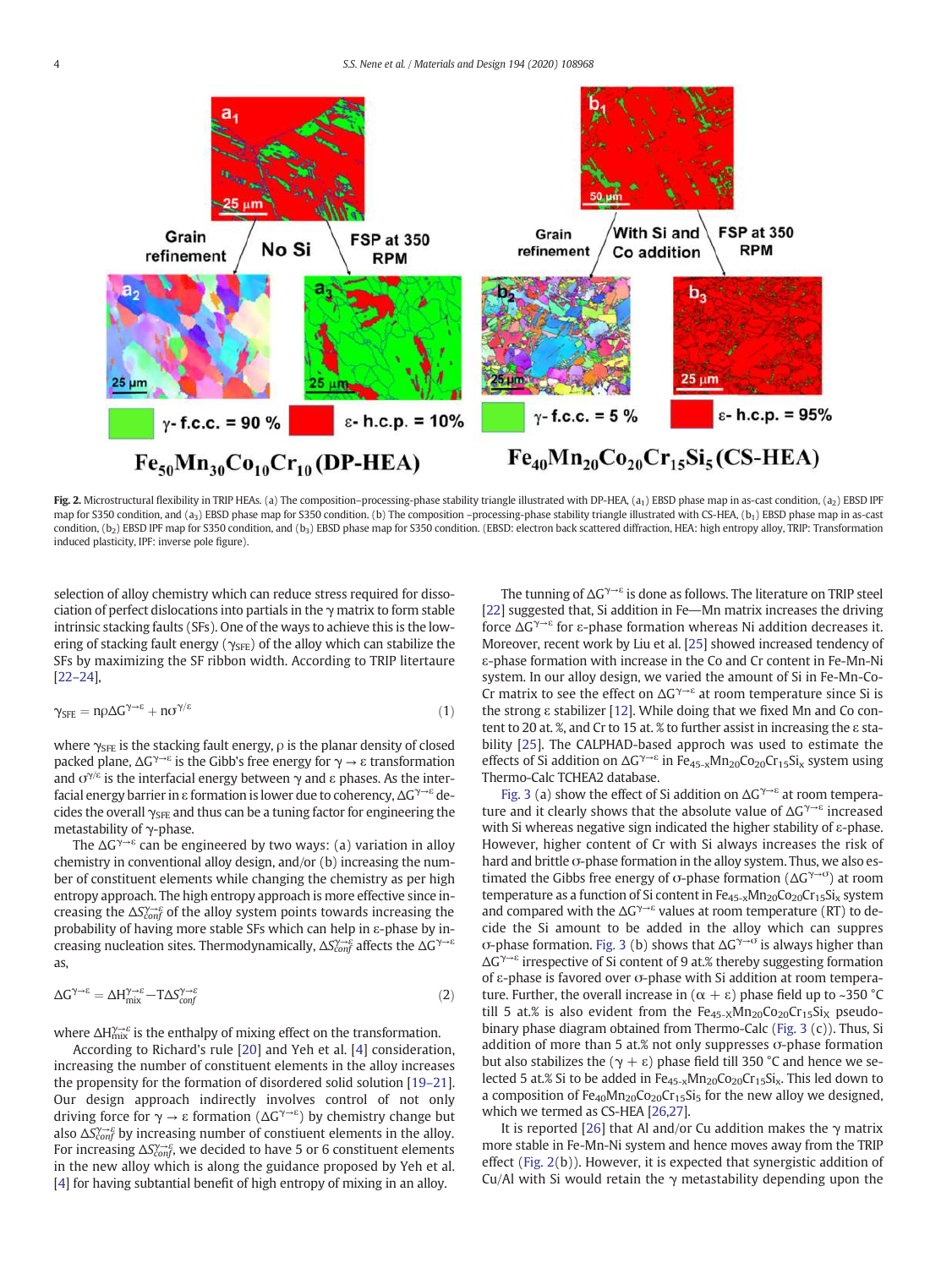

Fig. 3. Thermodynamic investigation using TCHEA2 database. (a)  $\Delta G^{\gamma-\epsilon}$  values at room temperature plotted as a function of Si content for Fe<sub>45-x</sub>Mn<sub>20</sub>Co<sub>20</sub>Cr<sub>15</sub>Si<sub>x</sub> alloy system, (b) a comparison plot for  $\Delta G^{\gamma-\varepsilon}$  and  $\Delta G^{\gamma-\varepsilon}$  values at room temperature as a function of Si content, (c) a pseudo-binary Fe<sub>45-x</sub>Mn<sub>20</sub>Co<sub>20</sub>Cr<sub>15</sub>Si<sub>x</sub> alloy phase diagram, and (d)  $\Delta G^{\gamma-\varepsilon}$  values at room temperature plotted as a function of Al and Cu content in  $Fe_{40-x}Mn_{20}Co_{20}Cr_{15}Si_5Y_x$  alloy system.

competing effects of Cu/Al additions on  $\Delta G^{\gamma\rightarrow\epsilon}$ . Moreover, addition of one more element in  $Fe_{40}Mn_{20}Co_{20}Cr_{15}Si_5$  alloy would increase the ∆*Sconf* γ→ε and hence can provide with more entropy effect. Thus, CALPHAD based ThermoCalc software (TCHEA2 database) were used to predict the  $\Delta G^{\gamma\rightarrow \epsilon}$  values as a function of Al or Cu addition in  $Fe_{40-x}Mn_{20}Co_{20}Cr_{15}Si_5Y_x$  (where Y = Al or Cu) matrix as shown in Fig. 3 (d). Al was found to dominate in stabilizing the  $\gamma$ -phase beyond 2 at.% whereas Cu showed marginal increase in ΔG<sup>γ→ε</sup> values till 4 at.%, beyond which the variation becomes sluggish (yellow and green lines in Fig. 3 (d)). Hence, we selected 1 at.% Al and 1.5 at.% Cu, respectively, along with 5 at.% Si as minor additions in  $Fe_{40-x}Mn_{20}Co_{20}Cr_{15}Si_x$  to see the effect on overall phase metastability and tensile behavior as compared with CS-HEA [12–15].

It is clear from Fig. 3 (a-d) that, CS-HEA has the most negative  $\Delta G^{\gamma \rightarrow \epsilon}$ as compared to  $Fe_{39}Mn_{20}Co_{20}Cr_{15}Si<sub>5</sub>Al<sub>1</sub>$  (Al-HEA) and  $Fe_{38.5}Mn_{20}$  $Co<sub>20</sub>Cr<sub>15</sub>Si<sub>5</sub>Cu<sub>15</sub>$  (Cu-HEA) suggesting that it is the most metastable HEA among them. Higher metastability in CS-HEA is thus expected to provide higher flexibility in phase evolution as well as deformation accomodation as discussed earlier. All these thermodynamic predictions were verified for all these new HEA compositions after doing FSP. FSP was chosen to have sysnergistic action of strain rate and temperature to verify flexible phase evolution for a given alloy chemistry [12–15].



Fig. 4. Design path for microstructurally flexible HEAs as shown by EBSD phase maps in (a) DP-HEA [10], (b) CS-HEA, (c) Al-HEA, and (d) Cu-HEA.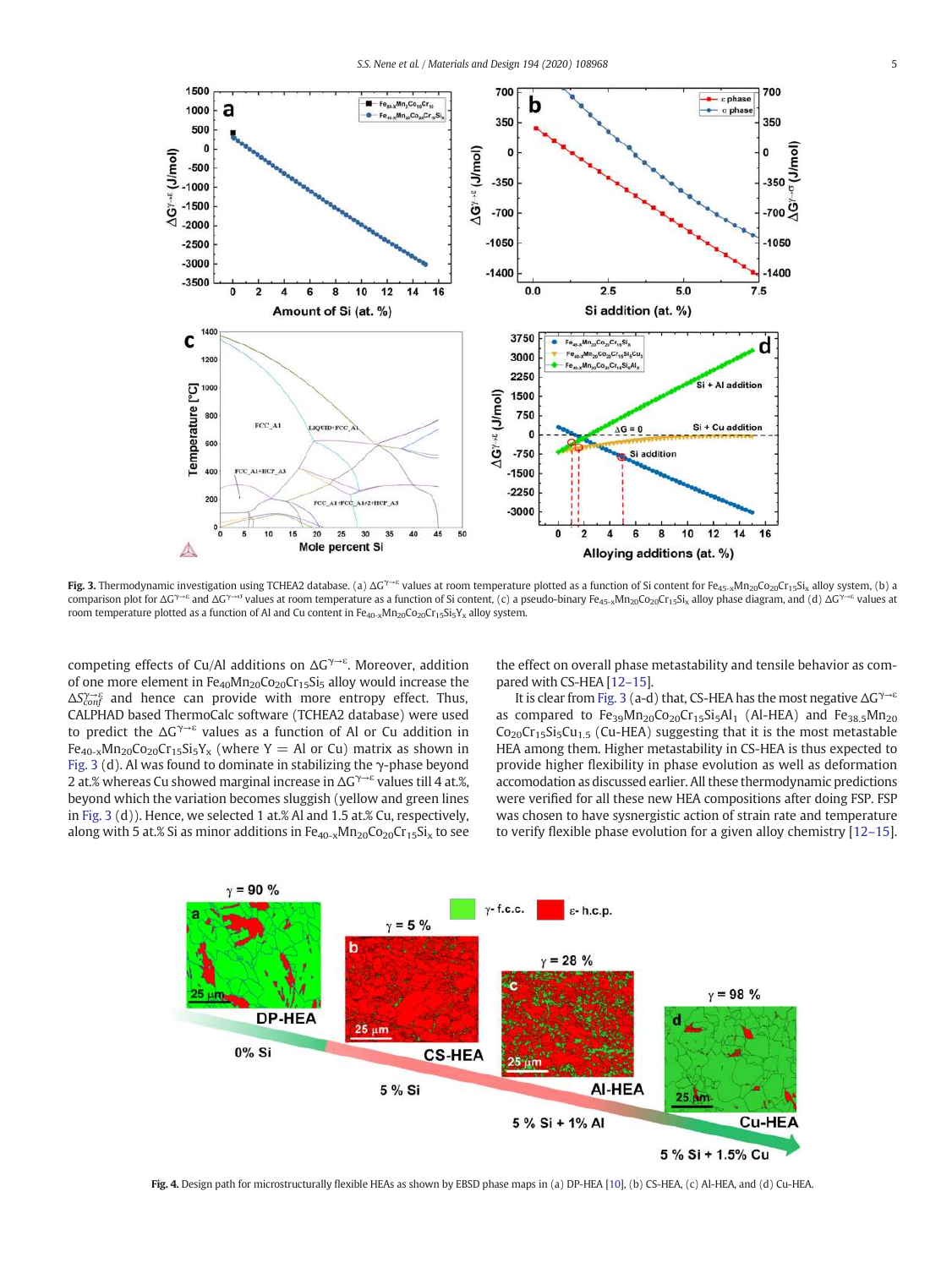

Fig. 5. Deformation behavior of flexible HEAs: (a) engineering stress-strain curves for all TRIP HEAs in S350 condition during room-temperature tensile deformation at strain rate of  $10^{-3}$  s<sup>-1</sup>, and (b) true stress-true strain curves for all TRIP HEAs in S350 condition during room-temperature tensile deformation at strain rate of  $10^{-3}$  s<sup>-1</sup>.

The detail experimental results are discussed in subsequent sections to provide evidence of microstructural flexibility.

*3.3. Responsive phase evolution and stress- strain response in designed HEAs*

Fig. 4 captures the overall design path and resultant microstructural evolution in microstructurally flexible HEAs. All these HEAs were melted under similar casting conditions and subsequently friction stir processed at a tool rotation rate of 350 rotations per minute (S350); as predicted from the Thermo-Calc analysis, Si addition makes the Fe-Mn-Co-Cr matrix extremely unstable and hence most of the Si containing HEAs except Cu-HEA showed very higher fraction of ε-phase in S350 condition, which makes them different from dual phase HEA (DP-HEA)*,* which displayed γ dominance in the microstructure under similar processing condition (Fig. 4 (a-d)).

The systematic variation in the alloy compositions with the combined additions of 1 at.% Al  $+$  5 at. % Si (Fig. 4 (c)) and 1.5 at.%



Fig. 6. (a) Effect of prior ε fraction on total elongation in various TRIP HEAs, (b) strain hardening exponent (n) vs ε fraction stabilized after processing for flexible HEAs (maximum standard error in the measurement of ductility (a) and strain hardening exponents (b) are within  $\pm 6\%$  at 95% confidence level.), and (c) work hardening rate vs. plastic strain (%) for all HEAs in S350 condition. (HEA: high entropy alloy).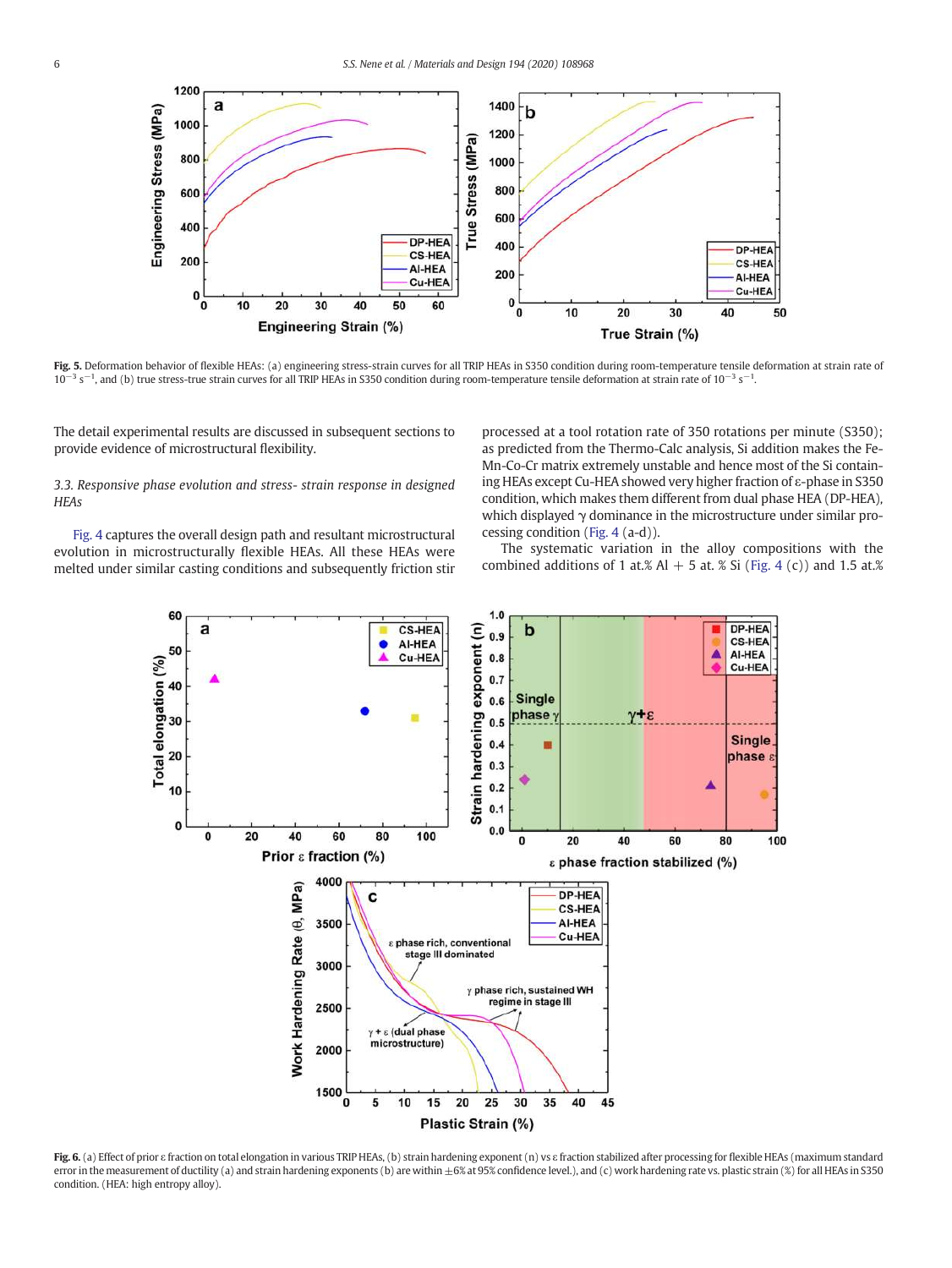$Cu + 5$  at. % Si (Fig. 4 (d)) displayed drastic variation in phase evolution after FSP in comparison with the addition of 5 at.% Si alone (Fig. 4 (b)) [12–15]. The results are in accordance with the predictions made by Thermo-Calc (Fig. 3 (d)) suggesting increased  $\gamma$  stability with Al and Cu. Along with phase evolution, the average grain sizes obtained for these MF-HEAs were fine (varying in the range of 0.8–2.5 μm, [12–15]) in comparison with DP-HEA having an average grain size of 6.5 μm. The microstructural flexibility provides easy pathways to engineer the microstructure of HEAs to attain not only required ε/γ fractions but also obtain desired grain size and morphology for improved mechanical performance of the material [10–15,21–24].

Understanding the significance of flexible microstructural evolution in HEAs on their deformation behavior is quite important. Fig. 5 (a) shows engineering stress-engineering strain curves for these metastable HEAs with respect to chemistry based flexibility. In order to highlight substantial difference in the strain hardening behavior of all these TRIP HEAs under similar FSP processing at 350 RPM, true stress-true strain curves are shown in Fig. 5 (b). The massive effect of Si addition is evident which not only improved the yield strength (YS) but also maintained the high strength-ductility combination in MF-HEAs in comparison with the HEAs without Si (yellow and red curves in Fig. 5 (a)). Fig. 5 (a) also makes it clear that, within Si containing TRIP HEAs, CS-HEA being most flexible, showed the highest work hardening rate (WHR) in comparison with the less flexible Al-HEA with similar uniform elongation of ~30%. However, the least flexible Cu-HEA also showed relatively lower WHR with improved ductility. It is also important to note that all these HEAs exhibited almost similar elongation despite different work hardenability. Thus, it is important to investigate the deformation mechanisms in the ε or  $γ$  phases.

# *3.4. Deformation mechanisms*

As mentioned in the previous sections, two microstructural variants were selected for studying the deformation mechanisms. Earlier work [10–12] on TRIP HEAs showed that higher ε fraction (*f*ε) and lower grain size (*d*) hinders the  $\gamma \rightarrow \varepsilon$  transformation and thus should increase the retained  $\gamma$ -phase fraction after deformation to failure for a given alloy chemistry. Also, Li et al. [10] mentioned that  $\varepsilon$  martensite is harder than the γ-phase and hence it is expected that the material will exhibit typical limited plasticity behavior if the microstructure is near single ε-phase (conventional h.c.p. type). It was interesting to see that these metastable HEAs (mainly Cu-HEA and CS-HEA) showed almost similar ductility (total elongation) in spite of having dominance of either softer γ or harder ε-phase (Fig. 6 (a)). Further, it is noted that, the inherent ductile nature of these alloys can also be confirmed by having strain hardening exponent (n) values ranging from 0.2–0.4 (Fig. 6 (b)) irrespective of the dominance of single phase or dual phase microstructure. This may be attributed to the tunable work hardening ability in these materials which is based on the activation of preferential deformation modes decided by the dominant phase [10–15,28,29].



Fig. 7. EBSD phase maps for γ dominated microstructure in, (a) as-FSP condition, (b) after 5% strain, and (c) after 7.5% strain. (a<sub>1</sub>) EBSD phase for a selected grain of 0% deformed specimen along with the discrete pole figures of γ-f.c.c. and ε-h.c.p. phases corresponding to these grains, (b<sub>1</sub>) EBSD phase for a selected grain of 5% deformed specimen along with the discrete pole figures of γ-f.c.c. and ε-h.c.p. phases corresponding to these grains, and (c<sub>1</sub>) EBSD phase for a selected grain of 7.5% deformed specimen along with the discrete pole figures of γ-f.c.c. and εh.c.p. phases corresponding to these grains. (EBSD: electron back scattered diffraction, IPF: inverse pole figure; HEA: high entropy alloy).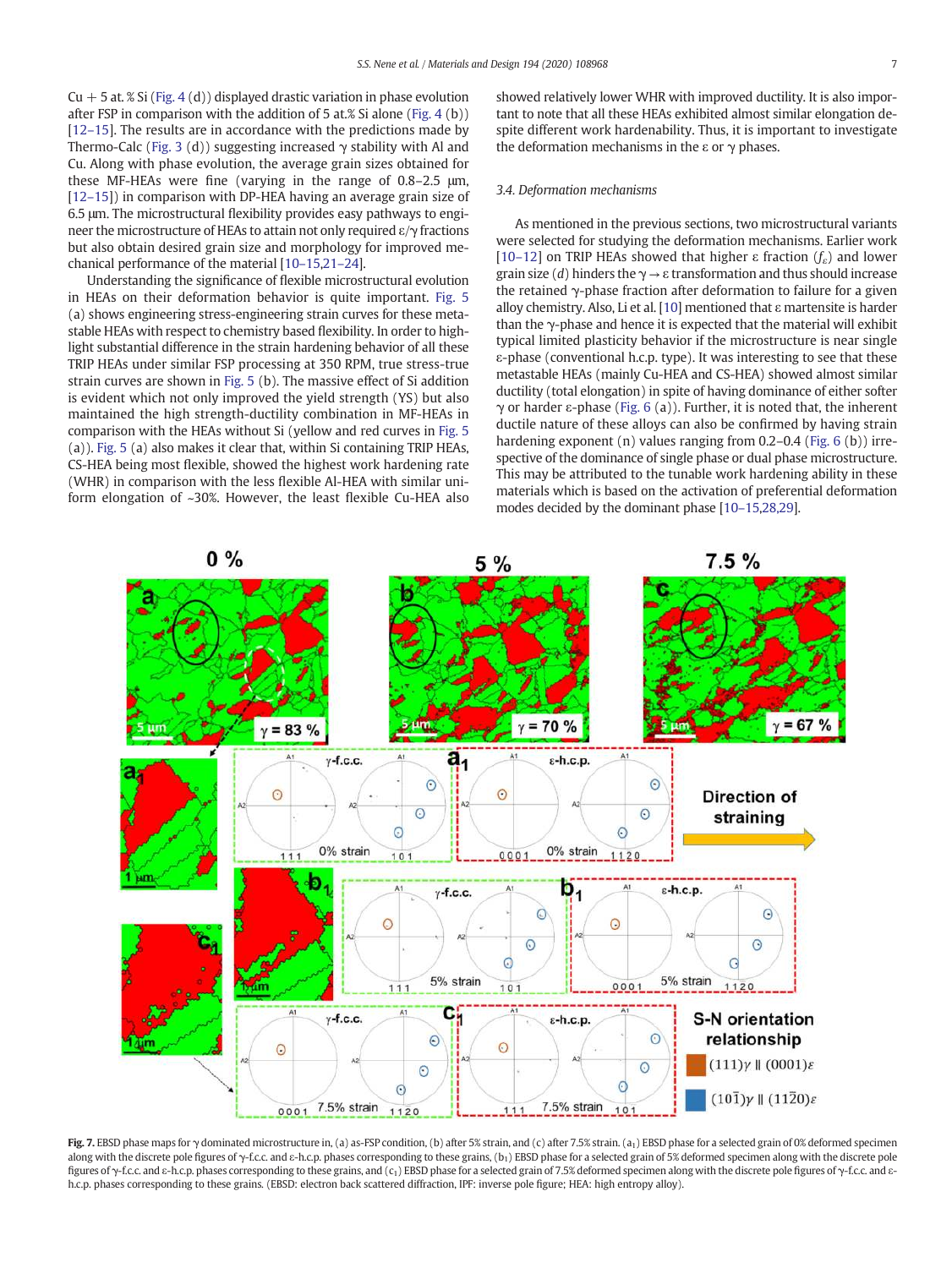Fig. 6 (c) shows the WH curves for all these HEAs in S350 condition. It can be seen that,  $\gamma$  dominated microstructure appears to accommodate strain primarily with transformation induced plasticity due to sustained WH over a wide plastic strain range of 15–35%. On the other hand, ε dominated microstructure appears to deform due to synergistic action of non-basal slip and twinning and is depicted by the traditionally droopingWH rate in stage III for CS-HEA in Fig. 6 (c). Dual phase microstructure however work hardens with classical back stress strengthening as explained in most of the research done on TRIP HEAs/steels till date and is suggested by the gradual decrease in the WH rate over strain range of 12.5–20% (blue line in Fig. 6 (c)). To confirm this, a detail microstructural investigation was carried out with both the microstructural variants.

A specimen with  $\gamma$ -phase dominated microstructure (83%  $\gamma$ -phase) was interrupted at 5% and 7.5% plastic strain and the microstructure was characterized at the same locations (same grains). Fig. 7 (a-c) capture  $\gamma \rightarrow \varepsilon$  transformation showing an increase in  $\varepsilon$ -phase fraction from 17 to 33% after 7.5% strain. This progressive increase in the ε-phase fraction (and corresponding decrease in  $\gamma$  phase fraction) with strain suggests that transformation induced plasticity is a primary strain accommodation mechanism in the material (Fig. 7 (a-c)). Moreover, detail EBSD analysis was carried out of a selected  $\gamma$ /ε grain pair as shown in 7 (b) to capture the preferred orientation relationship among them. The nucleation of ε-phase occurred at the  $\gamma$ /ε interphase boundary with an orientation relationship (OR) close to Shoji-Nishiyama (S $\rightarrow$ N) OR consisting of (111)γ  $\parallel$  (0001) $\varepsilon$  and (10 $\overline{1}$ )γ $\parallel$ (11 $\overline{2}$ 0) $\varepsilon$  as shown by the discrete pole figures in Fig. 7 ( $a_1$ - $c_1$ ).

Herrera et al. [30] made similar observations wherein they found profound existence of S $-N$  OR among  $\gamma$ -austenite and ε-martensite phases in Mn containing TRIP steel [30]. It was further noted that, the OR after deformation was similar to the OR of the pre-existing  $\gamma/\varepsilon$ phase boundary as confirmed from the discrete pole figures of the 0% deformed specimen with 5% deformed specimen (Fig. 7  $(a_1-b_1)$ ). Moreover, the growth of the ε martensite phase also occurred by confining to the same OR with  $\gamma$ -phase upon incremental straining to 7.5% (Fig. 7 (a<sub>1</sub>-c<sub>1</sub>)). Thus, the main strain accommodation mechanism in  $\gamma$ dominated HEAs is TRIP and it is prevalent in grains exhibiting  $S-N$ OR among  $γ/ε$  phases.

The microstructure containing more than 90% ε-phase is not explored before since obtaining such a large fraction of ε-phase with fine grain size after thermo-mechanical processing was not feasible with conventional TRIP steels or HEAs. Microstructural flexibility provided an opportunity to explore this unexplored domain in TRIP HEAs by giving fine grained microstructure with 95% ε-phase for CS-HEA after FSP. Fig. 8 captures the overall deformation response of CS-HEA in S350 condition after complete tensile deformation. As the sample was heavily deformed with ~95% prior ε-phase fraction, it was important to understand the deformation accommodation of almost 32% in the sample. A detailed TEM based OIM-PED study of the deformed specimen revealed the microstructure to be mainly ε dominant as shown in the phase map (Fig. 8 a<sub>3</sub> and b<sub>3</sub>) similar to that of SEM-EBSD (Fig. 2 (c<sub>3</sub>). The interesting information obtained from conventional bright field TEM and PED (Fig. 8 (a – c)) was the presence of both nano-size  $\varepsilon$  plates and twins co-existing. Fig. 8 (a-c) show the presence of ε plates along with



Fig. 8. TEM based PED maps for FSP CS HEA after complete tensile deformation. (a) Bright field TEM image showing the presence of nano sized  $\varepsilon$  plates and subgrains. (b) PED phase map region shown in Fig. 8 (a) showing dominance of ε-phase, (c) IPF map with misorientation map superimposed for the region shown in Fig. 8 (a), (a<sub>1</sub>) bright field TEM image showing presence of nano-twins in different grains,  $(b_1)$  PED phase map for the region shown in Fig. 8 (a<sub>1</sub>), (c<sub>1</sub>) IPF map for the region shown in Fig. 8 (a<sub>1</sub>) with misorientation map superimposed. (TEM: Transmission electron microscopy, PED: precision electron diffraction, IPF: inverse pole figure; HEA: high entropy alloy).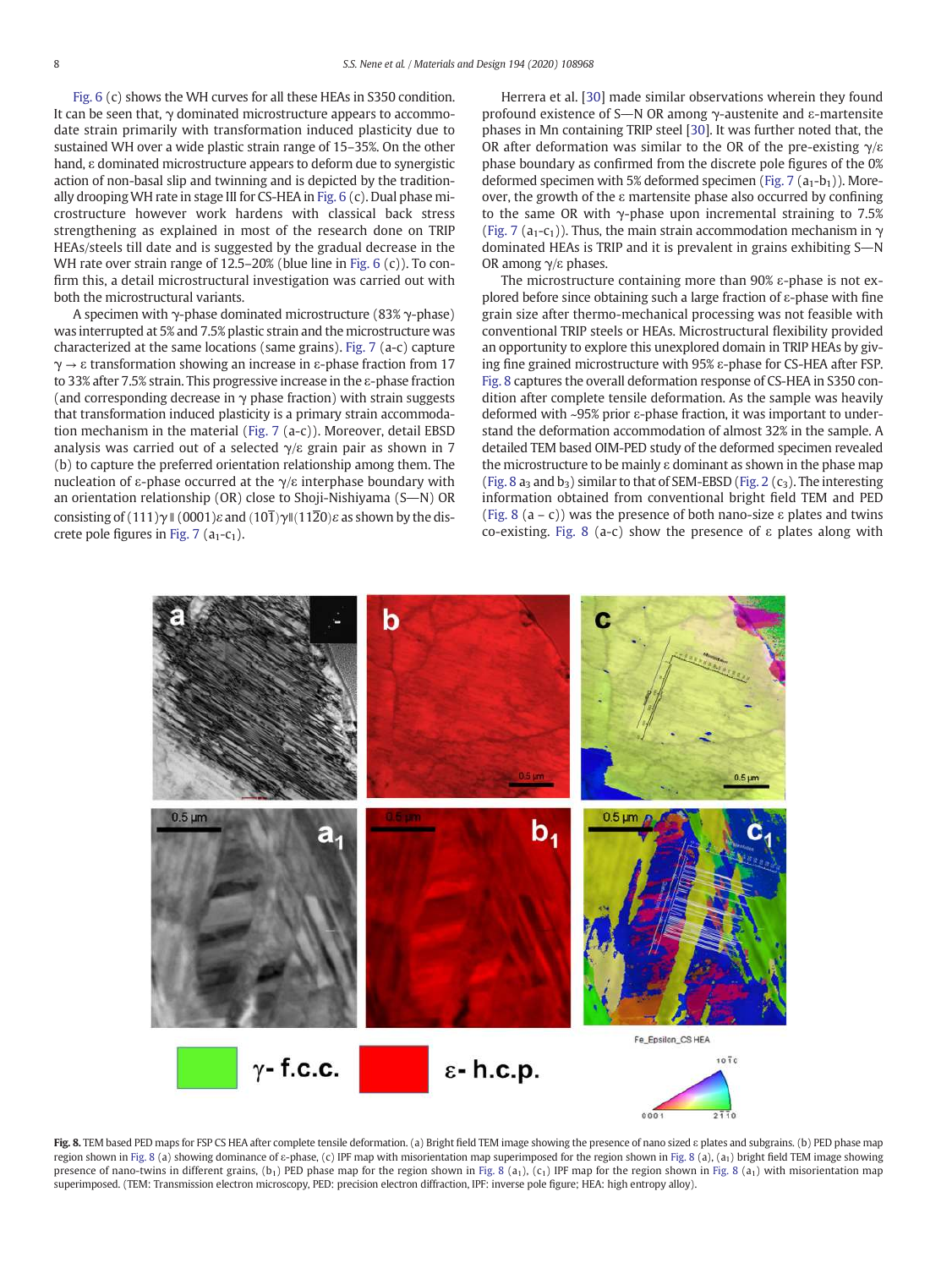subgrains within the larger grain of  $\varepsilon$ -phase whereas Fig. 8 ( $a_1$ - $c_1$ ) show formation of nano twins within ε-phase.

Bu et al. [31] already reported activation of  $\leq c+a$  > slip in metastable HEAs within ε-phase having c/a ratio of 1.616 which is also in accordance with our recent work [32] with in situ neutron diffraction studies on CS-HEA confirming non basal activity by concurrent reduction of c/a ratio of ε-h.c.p. phase from 1.619 to 1.588 [32,33]. Thus, lower c/a ratio promotes early activation of non-basal activity in ε-phase of CS-HEA. It is known that, non-basal activity at room temperature promotes dynamic recovery in hcp materials which we think is the driving force for the formation of ε-phase nano-plates after complete tensile deformation. Formation of nano-plates is the result of minimized strain energy since plate shape provides less misfit during nucleation in the parent matrix of similar orientation [20–24]. Misorientation analysis along these plates show no distinct peaks and hence all those nanoplates have similar orientation as that of parent ε grain suggesting them to be sub grains. Further, the periodic breaks in the WHR curve for CS-HEA at the strain levels of 10% and 16% shows (yellow curve in Fig. 6 (c)) change in slope which in HCP materials is associated with the dynamic recovery and sub-grain formation [31–34].

Twinning in h.c.p. phase, however, is dependent on c/a ratio and grain size. Due to extremely fine grain size and low c/a ratio of S350 CS-HEA specimen, twinning became difficult in ε-phase and hence it gets activated at higher stresses and later stage of deformation. Figs. 8  $(a<sub>1</sub>−b<sub>2</sub>)$  shows the presence of  $\varepsilon$  nano-twins in different grains as confirmed by OIM and misorientation map showing a misorientation of 58° (Figs. 8  $(c_2)$ ). This type of special boundaries corresponding to 58° misorientation points towards typical {10.1} contraction twins in h.c.p. alloys. In short, activation of non-basal activity assisted nano-plate

formation at early stages and nano-twinning at later stages accommodated the deformation in ε dominated microstructure which provided a good ductility of ~32% at room temperature [34–36].

# *3.5. Microstructurally* fl*exible HEAs: overall comparison of mechanical response with TRIP HEAs and steels*

The recent work of Li et al. [10] on design of non-equiatomic HEAs opened a new path to obtain strong and ductile HEAs. However, these HEAs exhibit poor yield strength (YS). As far as all structural applications are concerned, low YS materials have lower usability than high YS materials using the criterion of safety; hence the need to increase the YS of these TRIP HEAs without compromising their inherent qualities. Metastability-based design of flexible HEAs overcomes this difficulty by obtaining a range of YS values from 600 to 900 MPa (Fig. 4 (a)) with sustained work hardenability. However, processing methodology along with alloy design strategy led to this excellent outcome of properties in our HEAs. Fig. 9 (a) displays the conventional processing method adopted in processing of TRIP HEAs in earlier work [10,11] along with the objective behind each step. Fig. 9 (b) shows the processing path we followed with the same objectives in mind. Figs. 2 (a-b) clearly confirm that we could achieve the same microstructural engineering of TRIP HEAs in a much simpler way than conventional processing (for a particular specimen dimension), due to the unique nature of FSP that involved simultaneous control on grain refinement, phase evolution and chemical homogeneity [12–15]*.*

Fig. 9 (b) displays the strength-ductility index ((true UTS- $YS$ )  $\times$  ductility) for all TRIP HEAs reported so far plotted with the amount of ε obtained after FSP. It is also important to note that,



Fig. 9. TRIP HEAs overview: (a) Processing methodology used for microstructural engineering of TRIP HEAs. (b) Strength-ductility index for all TRIP HEAs plotted with the stabilized a fraction after FSP [10–15]. (c) Total elongation vs. yield strength plot for flexible HEAs in comparison with advanced Si-containing TRIP steels [37–44]. (TRIP: transformation induced plasticity, DP: dual phase, HEA: high entropy alloy).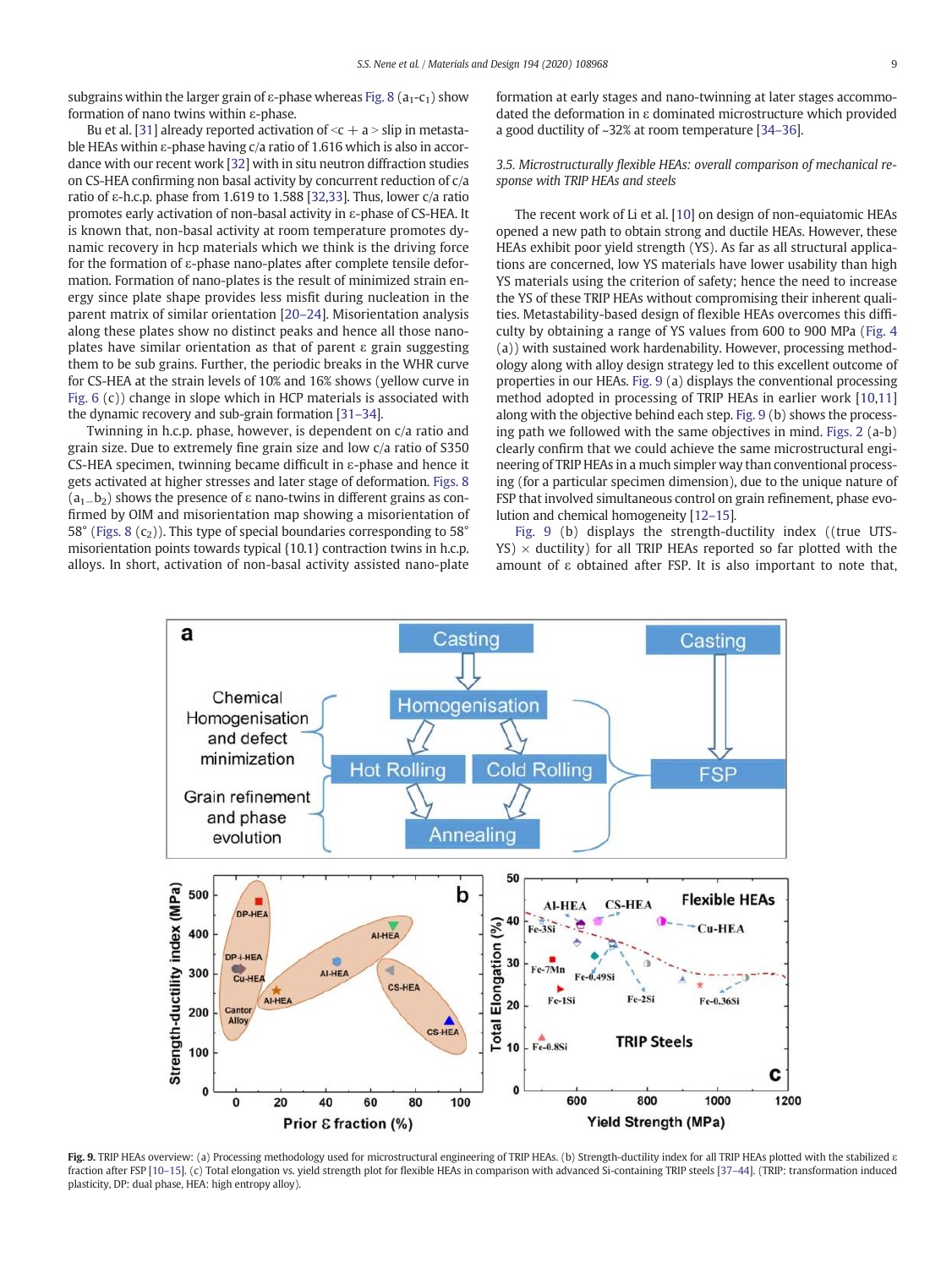flexibility based alloy design helped to explore the overall ε-phase fraction range with multiple deformation modes. Moreover, MF based alloy design opened an untouched microstructural regime of having almost ~95% ε-phase which not only showed exceptional strength but comparable ductility by twinning and nan-basal slip activity within ε-phase [14,30,31]. Thus, these TRIP HEAs are not only responsive for the phase stability but also can select the deformation accommodation mechanisms for attaining higher strength and ductility based on dominant phase in the microstructure.

Fig. 9 (c) compares YS and total elongation of flexible HEAs [10–14] with the Si-containing advanced TRIP steels [37–47]. The plot includes data for steels and HEAs having YS more than 500 MPa, since YS below that is not attractive from a design perspective [48]. The flexible HEAs open a new YS and ductility domain (Fig. 9 (c)) wherein they exhibit higher YS with good ductility as desired for many structural applications, particularly for energy absorbing structures.

### 4. Summary

Here we presented alloy design and processing approach for metastable non-equiatomic TRIP HEAs that resulted in excellent mechanical properties. Along with conventional 3d transition metal elements, a non-transition element Si was introduced into the Fe-Mn-Co-Cr matrix, which drastically altered  $\gamma$  stability at room temperature. Coupled with Si addition, FSP was used as a microstructural engineering tool, which, due to its unique nature, triggered responsive phase evolution along with grain refinement. This responsive phase evolution stabilized either thermodynamically stable  $\gamma$  or unstable  $\varepsilon$ -phase because of synergistic actions of chemistry and processing, which have been termed as microstructural flexibility. This approach heads to significant improvement in YS of initially reported TRIP HEAs while retaining higher strengthductility combinations.

Further, we observed that tuning the  $\gamma$  stability by either processing or annealing of γ stabilizers (Cu or Al) containing Fe-Mn-Co-Cr-Si can produce a range of  $γ$  or  $ε$  dominated microstructures with engineered work hardenability. An interesting observation was that, irrespective of the dominance of either  $γ$  or  $ε$ -phase in the starting microstructure, ductility was retained because of the selective operation of deformation mechanisms decided by the dominant phase.

#### Data availability statement

The raw/processed data required to reproduce these findings cannot be shared at this time as the data also forms part of an ongoing study.

#### Declaration of Competing Interest

The authors have no conflict of interest.

#### Acknowledgments

The work was performed under a cooperative agreement between the Army Research Laboratory and the University of North Texas (W911NF-19-2-0011). The authors are thankful to the Materials Research Facility for providing access to the microscopy facilities at the University of North Texas.

#### References

- [1] H. Kim, W.D. Suh, J.N. Kim, Fe–Al–Mn–C lightweight structural alloys: a review on the microstructures and mechanical properties, Sci. Technol. Adv. Mater. 14 (2013) 014205.
- [2] L. Wang, M. Makhlouf, D. Apelian, Aluminium die casting alloys: alloy composition, microstructure, and properties-performance relationships, Int. Mater. Rev. 40 (1995) 221–238.
- [3] B.B. He, B. Hu, H.W. Yen, G.J. Cheng, Z.K. Wang, H.W. Luo, M.X. Huang, High dislocation density–induced large ductility in deformed and partitioned steels, Science 357 (2017) 1029–1032.
- [4] J.W. Yeh, S.K. Chen, S. Lin, J.Y. Gan, T.S. Chin, T.T. Shun, C.H. Tsau, S.Y. Chang, Nanostructured high entropy alloys with multiple component elements: novel alloy design concepts and outcomes, Adv. Eng. Mater. 6 (2004) 299–303.
- [5] B. Cantor, I.T.H. Chang, P. Knight, A.J.B. Vincent, Microstructural development in equiatomic multicomponent alloys, Mater. Sci. Eng. A 375 (2004) 213–218.
- D.B. Miracle, O.N. Senkov, A critical review of high entropy alloys and related concepts, Acta Mater. 122 (2017) 448–511.
- [7] B. Gludovatz, A. Hohenwarter, D. Catoor, H.E. Chnag, P.E. George, O.R. Ritchie, A fracture resistant high entropy alloy for cryogenic applications, Science 345 (2014) 1153–1158.
- [8] L.J. Santodonato, Y. Zhang, M. Feygenson, C.M. Parish, M.C. Gao, R.J.K. Weber, J.C. Neuefeind, Z. Tang, P.K. Liaw, Deviation from high-entropy configurations in the atomic distributions of a multi-principal-element alloy, Nature Comm. 6 (2015) 5964.
- [9] M.A. Hemphill, T. Yuan, G.Y. Wang, J.W. Yeh, C.W. Tsai, A. Chuang, P.K. Liaw, Fatigue behavior of Al0.5CoCrCuFeNi high entropy alloys, Acta Mater*.* 60 (2012) 5723–5734.
- [10] Z. Li, K.G. Pradeep, Y. Deng, D. Raabe, C.C. Tasan, Metastable high-entropy dualphase alloys overcome the strength-ductility trade-off, Nature 534 (2016) 227–230.
- [11] Z. Li, C.C. Tasan, H. Springer, B. Gault, D. Raabe, Interstitial atoms enable joint twinning and transformation induced plasticity in strong and ductile high-entropy alloys, Sci. Rep*.* 7 (2017) 40704.
- [12] S.S. Nene, K. Liu, M. Frank, R.S. Mishra, R.E. Brennan, K. Cho, Z. Li, D. Raabe, Enhanced strengh and ductility in friction stir processed engineered high entropy alloy, Sci. Rep. 7 (2017) 16167.
- [13] S.S. Nene, M. Frank, K. Liu, S. Sinha, R.S. Mishra, B. McWilliams, K.C. Cho, Reversed strength-ductility relationship in microstructurally flexible high entropy alloy, Scr. Mater. 154 (2018) 163–167.
- [14] S. Nene, M. Frank, K. Liu, S. Sinha, R.S. Mishra, B. McWilliams, K.C. Cho, Unexpected strength-ductility response of an annealed metastable phase high entropy alloy, Appl. Mater. Today 13 (2018) 198–206.
- [15] S.S. Nene, M. Frank, K. Liu, S. Sinha, R.S. Mishra, B. McWilliams, K.C. Cho, Corrosion resistant high entropy alloy with high strength and ductility, Scr. Mater. 166 (2019) 168–172.
- [16] S.F. Liu, Y. Wu, H.T. Wang, W.T. Lin, Y.Y. Shang, J.B. Liu, K. An, X.J. Liu, H. Wang, Z.P. Lu, Transformation-reinforced high-entropy alloys with superior mechanical properties via tailoring stacking fault energy, J. Alloys Compd. 792 (2019) 444–455.
- [17] L. Zhao, N. Park, Y. Tian, A. Shibata, N. Tsuji, Combination of dynamic transformation and dynamic recrystallization for realizing ultrafine-grained steels with superior mechanical properties, Sci. Rep. 6 (2016) 39127.
- [18] R. Xiong, H. Peng, H. Si, W. Zhang, Y. Wen, Thermodynamic calculation of stacking fault energy of the Fe-Mn-Si-C high manganese steels, Mater. Sci. Eng. A 598 (2014) 376–386.
- [19] C. Herrera, D. Pong, D. Rabbe, Design of a novel Mn-based 1GPa duplex stainless TRIP steel with 60% ductility by reduction of austenite stability, Acta Mater. 59 (2011) 4653–4664.
- [20] B.S. Murty, J.W. Yeh, S. Rangnathan, High Entropy Alloys, Butterworth Heinemann Publications, London NW1 7BY, UK, 2014.
- [21] D.A. Porter, K.E. Esterling, M.Y. Sherif, Phase Transformations in Metals and Alloys (Third Edition), CRC Press, Boca Raton FL, USA, 2009.
- [22] E.I. Galindo-Nava, P.E.J. Rivera-Díaz-del-Castillo, Understanding martensite and twin formation in austenitic steels: a model describing TRIP and TWIP effects, Acta Mater. 128 (2017) 120–134.
- [23] G.B. Olson, M. Cohen, A general mechanism of martensitic nucleation: Part I. General concepts and the FCC  $\rightarrow$  HCP transformation, Metall. Trans. A. 7 (1976) 1897–1904.
- [24] W. Lu, C.H. Liebscher, G. Dehm, D. Raabe, Z. Li, Bidirectional transformation enables hierarchical nanolaminate dual-phase high-entropy alloys, Adv. Mater. 1804727 (2018).
- [25] Z. Li, D. Raabe, Strong and Ductile Non-equiatomic High-Entropy Alloys: Design, Processing, Microstructure, and Mechanical Properties, JOM 69 (2017) 2099–2106.
- [26] S.T. Pisarik, D.C. Van Aken, Thermodynamic driving force of the  $\gamma \rightarrow \epsilon$  transformation and resulting  $M_S$  temperature in high-Mn steels, Metall. Mater. Trans. A. 47 (2016) 1009–1018.
- [27] F. Trichter, A study on  $\gamma \rightarrow \varepsilon$  phase transformation in Fe-Mn alloys induced by high pressure and plastic deformation, Scr. Metall. 12 (1978) 431–434.
- [28] M Wang, Z. Li, D. Raabe, In-situ SEM observation of phase transformation and twinning mechanisms in an interstitial high-entropy alloy, Acta Mater. 147 (2018) 236–246.
- [29] M. Calcagnotto, D. Ponge, E. Demir, D. Raabe, Orientation gradients and geometrically necessary dislocations in ultrafine grained dual-phase steels studied by 2D and 3D EBSD, Mater. Sci. Eng. A 527 (2010) 2738–2746.
- [30] C. Herrera, D. Ponge, D. Raabe, Design of a novel Mn-based 1 GPa duplex stainless TRIP steel with 60% ductility by a reduction of austenite stability, Acta Mater. 59 (2011) 4653–4664.
- [31] Y. Bu, Z. Li, J. Liu, H. Wang, D. Raabe, W. Yang, Nonbasal slip systems enable a strong and ductile hexagonal-close-packed high-entropy phase, Phys. Rev. Lett. 122 (2019) 075502.
- [32] M. Frank, Y. Chen, S.S. Nene, S. Sinha, K. Liu, K. An, R.S. Mishra, Investigating the deformation mechanisms of a highly metastable high entropy alloy using in-situ neutron diffraction, Mater. Today Comm 23 (2020) 100858.
- [33] S. Sinha, S.S. Nene, M. Frank, K. Liu, R.A. Lebensohn, R.S. Mishra, Deformation mechanisms and ductile fracture characteristics of a friction stir processed transformative high entropy alloy, Acta Mater. 184 (2020) 164–178.